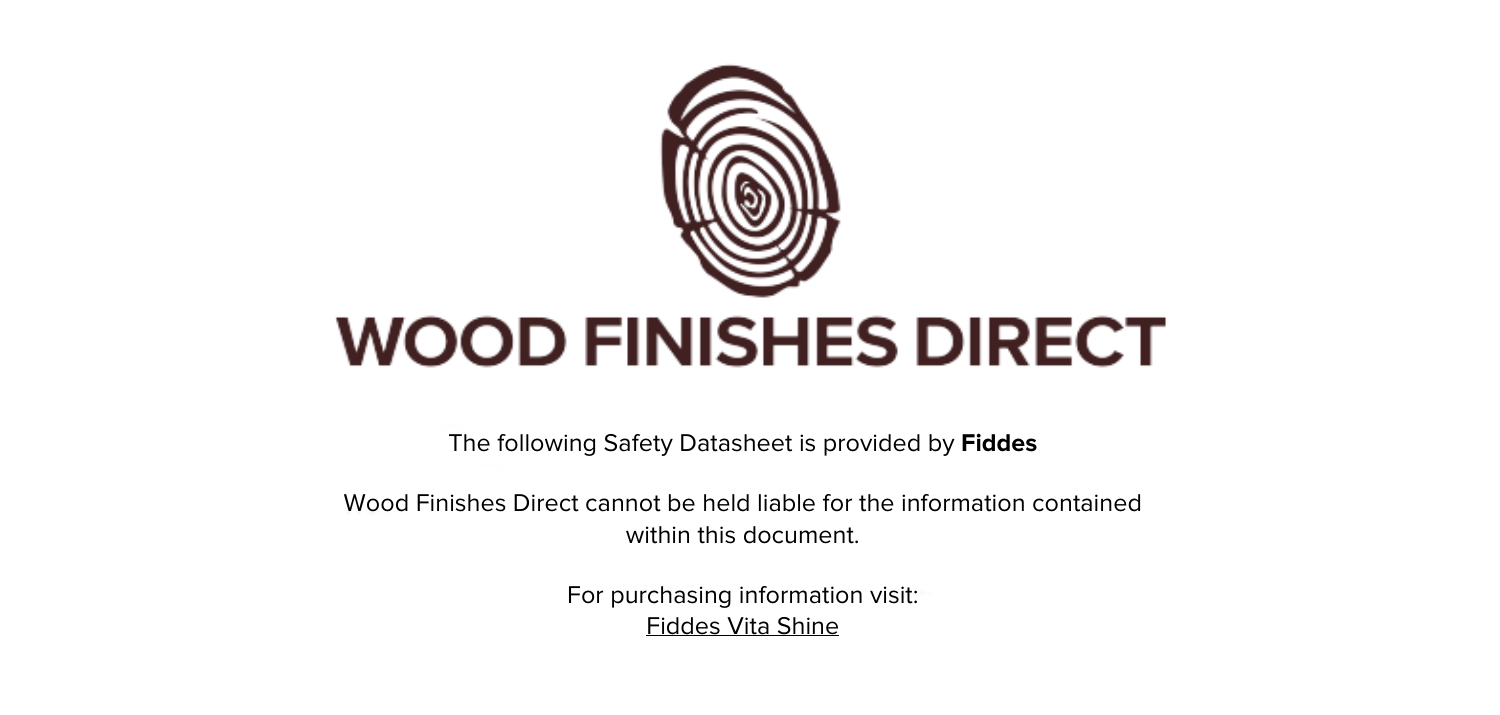

# SAFETY DATA SHEET

### Fiddes Vita-shine

According to Regulation (EC) No 1907/2006, Annex II, as amended.Commission Regulation (EU) No 2015/830 of 28 May 2015.

|                                                       | SECTION 1: Identification of the substance/mixture and of the company/undertaking                                                                                                                                                                                                                                 |
|-------------------------------------------------------|-------------------------------------------------------------------------------------------------------------------------------------------------------------------------------------------------------------------------------------------------------------------------------------------------------------------|
| 1.1. Product identifier                               |                                                                                                                                                                                                                                                                                                                   |
| <b>Product name</b>                                   | <b>Fiddes Vita-shine</b>                                                                                                                                                                                                                                                                                          |
|                                                       | 1.2. Relevant identified uses of the substance or mixture and uses advised against                                                                                                                                                                                                                                |
| <b>Uses advised against</b>                           | No specific uses advised against are identified.                                                                                                                                                                                                                                                                  |
| 1.3. Details of the supplier of the safety data sheet |                                                                                                                                                                                                                                                                                                                   |
| Supplier                                              | Fiddes and son<br>Florence works, Brindley road, Cardiff. CF11 8TX<br>+44 (0) 2920 340323<br>info@fiddes.co.uk<br>+44 (0) 2920 343235                                                                                                                                                                             |
| 1.4. Emergency telephone number                       |                                                                                                                                                                                                                                                                                                                   |
| <b>Emergency telephone</b>                            | Infotrac 1-352-323-3500                                                                                                                                                                                                                                                                                           |
| National emergency telephone 02920 340323<br>number   |                                                                                                                                                                                                                                                                                                                   |
| <b>SECTION 2: Hazards identification</b>              |                                                                                                                                                                                                                                                                                                                   |
| 2.1. Classification of the substance or mixture       |                                                                                                                                                                                                                                                                                                                   |
| Classification (EC 1272/2008)                         |                                                                                                                                                                                                                                                                                                                   |
| <b>Physical hazards</b>                               | Flam. Liq. 3 - H226                                                                                                                                                                                                                                                                                               |
| <b>Health hazards</b>                                 | Skin Irrit. 2 - H315 Eye Irrit. 2 - H319 Skin Sens. 1 - H317 STOT SE 3 - H336 Asp. Tox. 1 -<br>H304                                                                                                                                                                                                               |
| <b>Environmental hazards</b>                          | Aquatic Chronic 3 - H412                                                                                                                                                                                                                                                                                          |
| 2.2. Label elements                                   |                                                                                                                                                                                                                                                                                                                   |
| Pictogram                                             |                                                                                                                                                                                                                                                                                                                   |
| W                                                     |                                                                                                                                                                                                                                                                                                                   |
| <b>Signal word</b>                                    | Danger                                                                                                                                                                                                                                                                                                            |
| <b>Hazard statements</b>                              | H226 Flammable liquid and vapour.<br>H304 May be fatal if swallowed and enters airways.<br>H315 Causes skin irritation.<br>H317 May cause an allergic skin reaction.<br>H319 Causes serious eye irritation.<br>H336 May cause drowsiness or dizziness.<br>H412 Harmful to aquatic life with long lasting effects. |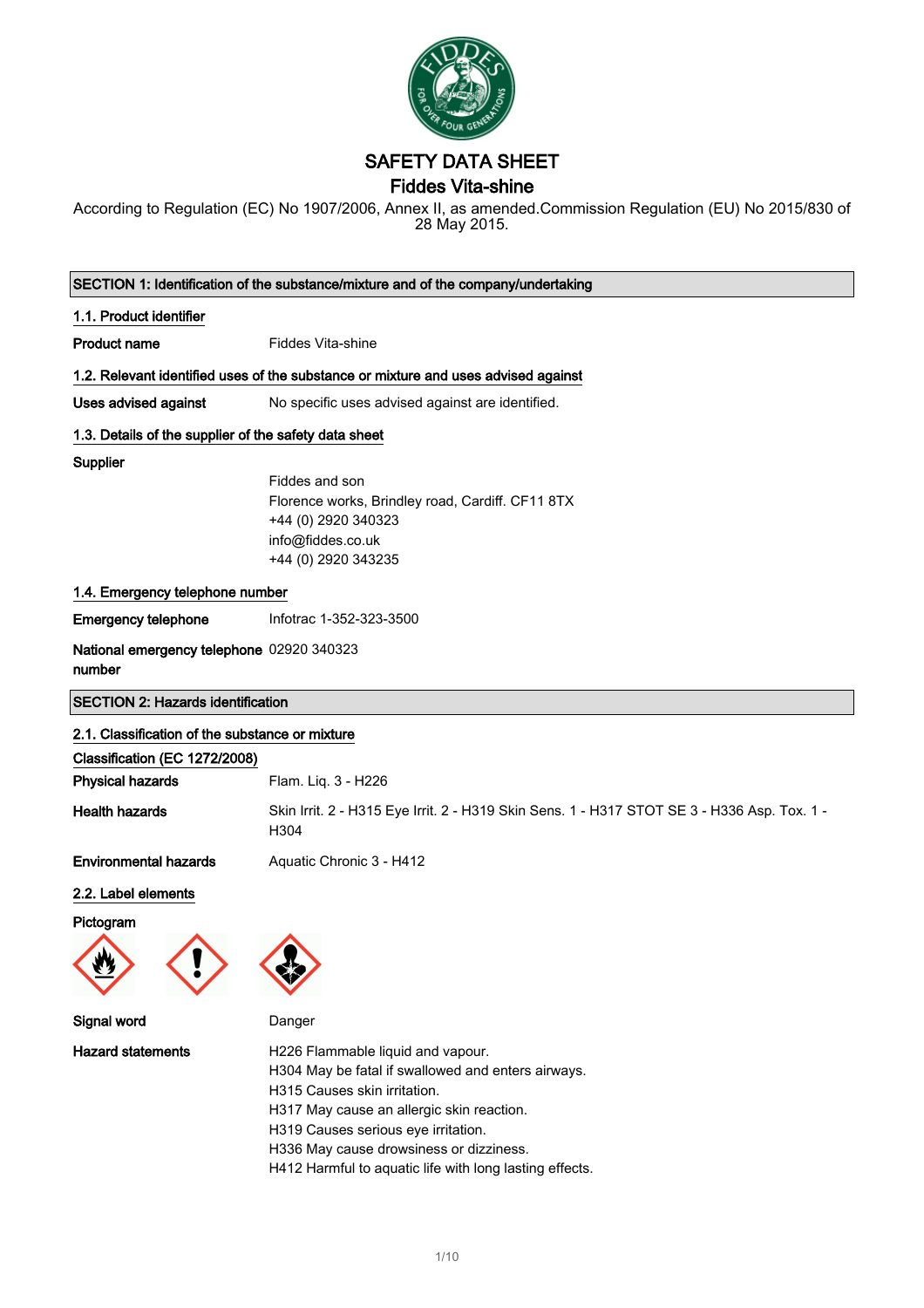| <b>Precautionary statements</b>           | P273 Avoid release to the environment.<br>P280 Wear protective gloves/ protective clothing/ eye protection/ face protection.<br>P301+P310 IF SWALLOWED: Immediately call a POISON CENTER/ doctor.<br>P305+P351+P338 IF IN EYES: Rinse cautiously with water for several minutes. Remove<br>contact lenses, if present and easy to do. Continue rinsing.<br>P333+P313 If skin irritation or rash occurs: Get medical advice/ attention.<br>P337+P313 If eye irritation persists: Get medical advice/attention.<br>P403+P233 Store in a well-ventilated place. Keep container tightly closed.<br>P501 Dispose of contents/ container in accordance with national regulations. |
|-------------------------------------------|-----------------------------------------------------------------------------------------------------------------------------------------------------------------------------------------------------------------------------------------------------------------------------------------------------------------------------------------------------------------------------------------------------------------------------------------------------------------------------------------------------------------------------------------------------------------------------------------------------------------------------------------------------------------------------|
| Contains                                  | Hydrocarbons, C9-11, n-alkanes, isoalkanes, cylics, <2% aromatics, turpentine, oil                                                                                                                                                                                                                                                                                                                                                                                                                                                                                                                                                                                          |
| Supplementary precautionary<br>statements | P261 Avoid breathing vapour/ spray.<br>P264 Wash contaminated skin thoroughly after handling.<br>P271 Use only outdoors or in a well-ventilated area.<br>P272 Contaminated work clothing should not be allowed out of the workplace.<br>P332+P313 If skin irritation occurs: Get medical advice/ attention.<br>P362+P364 Take off contaminated clothing and wash it before reuse.<br>P405 Store locked up.                                                                                                                                                                                                                                                                  |

#### 2.3. Other hazards

This product does not contain any substances classified as PBT or vPvB.

#### SECTION 3: Composition/information on ingredients

### 3.2. Mixtures

| Hydrocarbons, C9-11, n-alkanes, isoalkanes, cylics, <2%<br>aromatics                                                                                                                                                                      |                      | 60-100%                                              |
|-------------------------------------------------------------------------------------------------------------------------------------------------------------------------------------------------------------------------------------------|----------------------|------------------------------------------------------|
| CAS number: 64742-48-9                                                                                                                                                                                                                    | EC number: 919-857-5 | REACH registration number: 01-<br>2119463258-33-0009 |
| <b>Classification</b><br>Flam. Liq. 3 - H226<br>STOT SE 3 - H336<br>Asp. Tox. 1 - H304                                                                                                                                                    |                      |                                                      |
| turpentine, oil                                                                                                                                                                                                                           |                      | 10-30%                                               |
| CAS number: 8006-64-2                                                                                                                                                                                                                     | EC number: 232-350-7 |                                                      |
| Classification<br>Flam. Liq. 3 - H226<br>Acute Tox. 4 - H302<br>Acute Tox. 4 - H312<br>Acute Tox. 4 - H332<br>Skin Irrit. 2 - H315<br>Eye Irrit. 2 - H319<br><b>Skin Sens. 1 - H317</b><br>Asp. Tox. 1 - H304<br>Aquatic Chronic 2 - H411 |                      |                                                      |

The Full Text for all R-Phrases and Hazard Statements are Displayed in Section 16.

### SECTION 4: First aid measures

#### 4.1. Description of first aid measures

General information Get medical attention if any discomfort continues. Show this Safety Data Sheet to the medical personnel.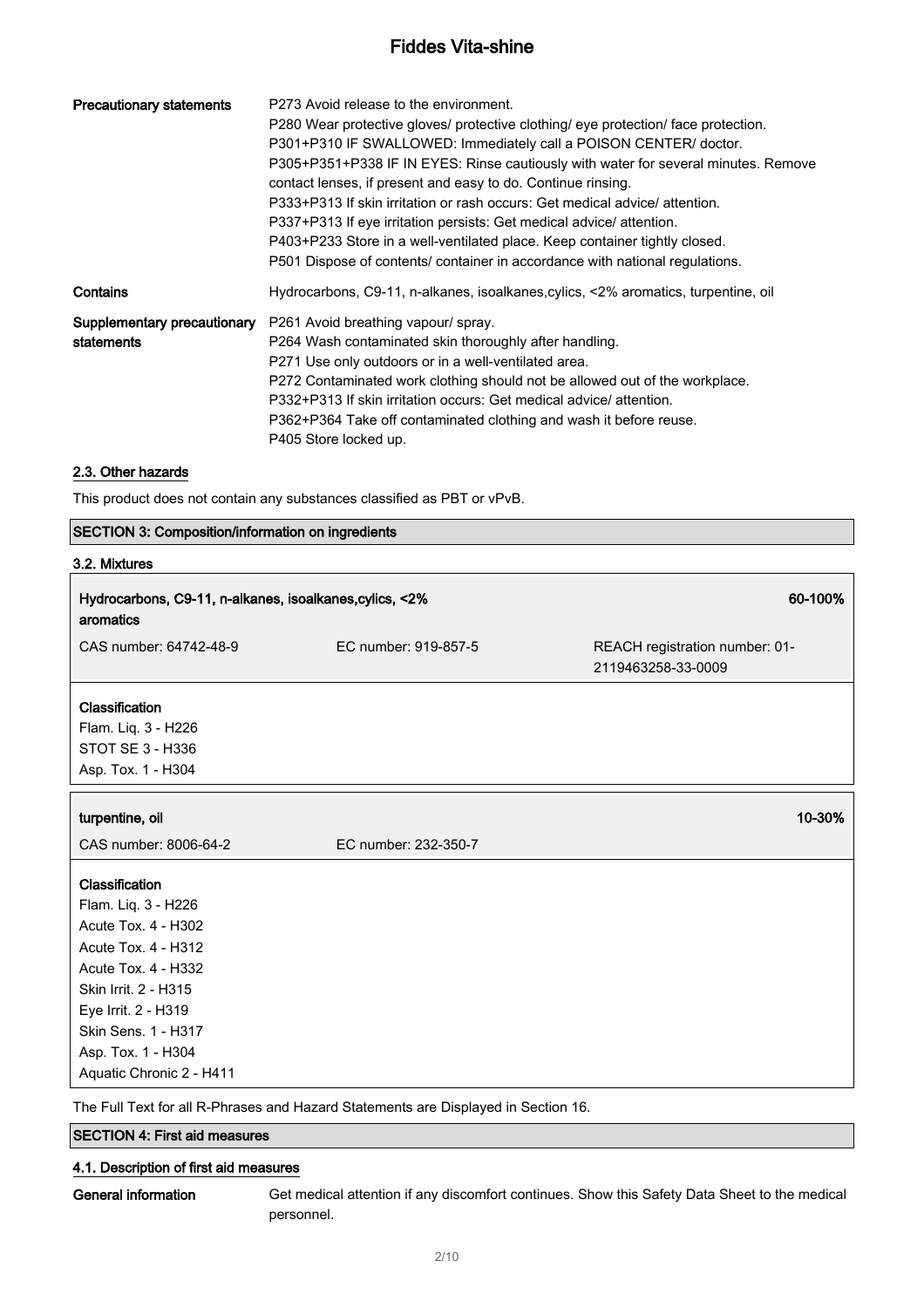| Inhalation                                                 | Move affected person to fresh air and keep warm and at rest in a position comfortable for<br>breathing. Maintain an open airway. Loosen tight clothing such as collar, tie or belt. When<br>breathing is difficult, properly trained personnel may assist affected person by administering<br>oxygen. Get medical attention. Place unconscious person on their side in the recovery<br>position and ensure breathing can take place.                                                                                                                                                          |
|------------------------------------------------------------|-----------------------------------------------------------------------------------------------------------------------------------------------------------------------------------------------------------------------------------------------------------------------------------------------------------------------------------------------------------------------------------------------------------------------------------------------------------------------------------------------------------------------------------------------------------------------------------------------|
| Ingestion                                                  | Rinse mouth thoroughly with water. Give a few small glasses of water or milk to drink. Stop if<br>the affected person feels sick as vomiting may be dangerous. Never give anything by mouth<br>to an unconscious person. Place unconscious person on their side in the recovery position<br>and ensure breathing can take place. Keep affected person under observation. Get medical<br>attention if symptoms are severe or persist. Do not induce vomiting. If vomiting occurs, the<br>head should be kept low so that vomit does not enter the lungs. Get medical attention<br>immediately. |
| Skin contact                                               | It is important to remove the substance from the skin immediately. In the event of any<br>sensitisation symptoms developing, ensure further exposure is avoided. Remove<br>contamination with soap and water or recognised skin cleansing agent. Get medical attention<br>if symptoms are severe or persist after washing.                                                                                                                                                                                                                                                                    |
| Eye contact                                                | Rinse with water. Do not rub eye. Remove any contact lenses and open eyelids wide apart.<br>Get medical attention if any discomfort continues.                                                                                                                                                                                                                                                                                                                                                                                                                                                |
| <b>Protection of first aiders</b>                          | First aid personnel should wear appropriate protective equipment during any rescue.                                                                                                                                                                                                                                                                                                                                                                                                                                                                                                           |
|                                                            | 4.2. Most important symptoms and effects, both acute and delayed                                                                                                                                                                                                                                                                                                                                                                                                                                                                                                                              |
| <b>General information</b>                                 | The severity of the symptoms described will vary dependent on the concentration and the<br>length of exposure.                                                                                                                                                                                                                                                                                                                                                                                                                                                                                |
| Inhalation                                                 | A single exposure may cause the following adverse effects: Headache. Nausea, vomiting.<br>Central nervous system depression. Drowsiness, dizziness, disorientation, vertigo. Narcotic<br>effect.                                                                                                                                                                                                                                                                                                                                                                                              |
| Ingestion                                                  | May cause sensitisation or allergic reactions in sensitive individuals. May cause irritation.<br>Aspiration hazard if swallowed. Entry into the lungs following ingestion or vomiting may cause<br>chemical pneumonitis.                                                                                                                                                                                                                                                                                                                                                                      |
| <b>Skin contact</b>                                        | May cause skin sensitisation or allergic reactions in sensitive individuals. Redness. Irritating to<br>skin.                                                                                                                                                                                                                                                                                                                                                                                                                                                                                  |
| Eye contact                                                | Irritating to eyes.                                                                                                                                                                                                                                                                                                                                                                                                                                                                                                                                                                           |
|                                                            | 4.3. Indication of any immediate medical attention and special treatment needed                                                                                                                                                                                                                                                                                                                                                                                                                                                                                                               |
| Notes for the doctor                                       | Treat symptomatically. May cause sensitisation or allergic reactions in sensitive individuals.                                                                                                                                                                                                                                                                                                                                                                                                                                                                                                |
| <b>SECTION 5: Firefighting measures</b>                    |                                                                                                                                                                                                                                                                                                                                                                                                                                                                                                                                                                                               |
| 5.1. Extinguishing media                                   |                                                                                                                                                                                                                                                                                                                                                                                                                                                                                                                                                                                               |
| Suitable extinguishing media                               | The product is not flammable. Extinguish with alcohol-resistant foam, carbon dioxide, dry<br>powder or water fog. Use fire-extinguishing media suitable for the surrounding fire.                                                                                                                                                                                                                                                                                                                                                                                                             |
| Unsuitable extinguishing<br>media                          | Do not use water jet as an extinguisher, as this will spread the fire.                                                                                                                                                                                                                                                                                                                                                                                                                                                                                                                        |
| 5.2. Special hazards arising from the substance or mixture |                                                                                                                                                                                                                                                                                                                                                                                                                                                                                                                                                                                               |
| Specific hazards                                           | Containers can burst violently or explode when heated, due to excessive pressure build-up.                                                                                                                                                                                                                                                                                                                                                                                                                                                                                                    |
| <b>Hazardous combustion</b><br>products                    | Thermal decomposition or combustion products may include the following substances:<br>Harmful gases or vapours.                                                                                                                                                                                                                                                                                                                                                                                                                                                                               |
| 5.3. Advice for firefighters                               |                                                                                                                                                                                                                                                                                                                                                                                                                                                                                                                                                                                               |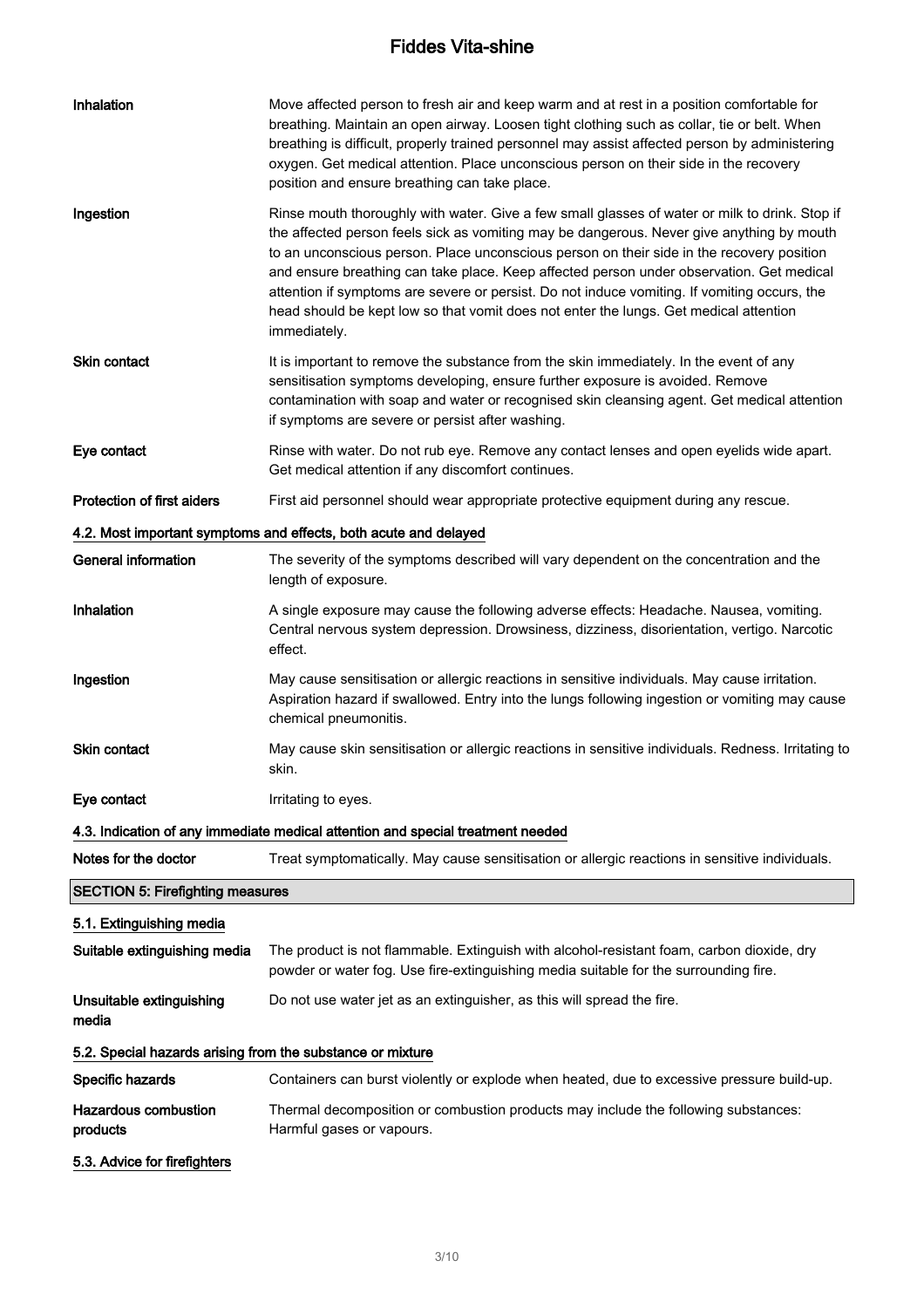| Protective actions during<br>firefighting                 | Avoid breathing fire gases or vapours. Evacuate area. Keep upwind to avoid inhalation of<br>gases, vapours, fumes and smoke. Ventilate closed spaces before entering them. Cool<br>containers exposed to heat with water spray and remove them from the fire area if it can be<br>done without risk. Cool containers exposed to flames with water until well after the fire is out.<br>If a leak or spill has not ignited, use water spray to disperse vapours and protect men stopping<br>the leak. Avoid discharge to the aquatic environment. Control run-off water by containing and<br>keeping it out of sewers and watercourses. If risk of water pollution occurs, notify appropriate<br>authorities.                               |
|-----------------------------------------------------------|--------------------------------------------------------------------------------------------------------------------------------------------------------------------------------------------------------------------------------------------------------------------------------------------------------------------------------------------------------------------------------------------------------------------------------------------------------------------------------------------------------------------------------------------------------------------------------------------------------------------------------------------------------------------------------------------------------------------------------------------|
| Special protective equipment<br>for firefighters          | Wear positive-pressure self-contained breathing apparatus (SCBA) and appropriate protective<br>clothing. Firefighter's clothing conforming to European standard EN469 (including helmets,<br>protective boots and gloves) will provide a basic level of protection for chemical incidents.                                                                                                                                                                                                                                                                                                                                                                                                                                                 |
| <b>SECTION 6: Accidental release measures</b>             |                                                                                                                                                                                                                                                                                                                                                                                                                                                                                                                                                                                                                                                                                                                                            |
|                                                           | 6.1. Personal precautions, protective equipment and emergency procedures                                                                                                                                                                                                                                                                                                                                                                                                                                                                                                                                                                                                                                                                   |
| <b>Personal precautions</b>                               | Wear protective clothing as described in Section 8 of this safety data sheet. No action shall be<br>taken without appropriate training or involving any personal risk. Do not touch or walk into<br>spilled material. Avoid inhalation of vapours and spray/mists. Use suitable respiratory<br>protection if ventilation is inadequate. Avoid contact with skin and eyes.                                                                                                                                                                                                                                                                                                                                                                  |
| 6.2. Environmental precautions                            |                                                                                                                                                                                                                                                                                                                                                                                                                                                                                                                                                                                                                                                                                                                                            |
| <b>Environmental precautions</b>                          | Avoid discharge into drains or watercourses or onto the ground. Avoid discharge to the<br>aquatic environment.                                                                                                                                                                                                                                                                                                                                                                                                                                                                                                                                                                                                                             |
| 6.3. Methods and material for containment and cleaning up |                                                                                                                                                                                                                                                                                                                                                                                                                                                                                                                                                                                                                                                                                                                                            |
| Methods for cleaning up                                   | Wear protective clothing as described in Section 8 of this safety data sheet. Clear up spills<br>immediately and dispose of waste safely. Small Spillages: Collect spillage. Large Spillages:<br>Absorb spillage with non-combustible, absorbent material. The contaminated absorbent may<br>pose the same hazard as the spilled material. Collect and place in suitable waste disposal<br>containers and seal securely. Label the containers containing waste and contaminated<br>materials and remove from the area as soon as possible. Flush contaminated area with plenty<br>of water. Wash thoroughly after dealing with a spillage. Dangerous for the environment. Do<br>not empty into drains. For waste disposal, see Section 13. |
| 6.4. Reference to other sections                          |                                                                                                                                                                                                                                                                                                                                                                                                                                                                                                                                                                                                                                                                                                                                            |
| Reference to other sections                               | For personal protection, see Section 8. See Section 11 for additional information on health<br>hazards. See Section 12 for additional information on ecological hazards. For waste disposal,<br>see Section 13.                                                                                                                                                                                                                                                                                                                                                                                                                                                                                                                            |
| <b>SECTION 7: Handling and storage</b>                    |                                                                                                                                                                                                                                                                                                                                                                                                                                                                                                                                                                                                                                                                                                                                            |
| 7.1. Precautions for safe handling                        |                                                                                                                                                                                                                                                                                                                                                                                                                                                                                                                                                                                                                                                                                                                                            |
| <b>Usage precautions</b>                                  | Read and follow manufacturer's recommendations. Wear protective clothing as described in<br>Section 8 of this safety data sheet. Keep away from food, drink and animal feeding stuffs.<br>Handle all packages and containers carefully to minimise spills. Keep container tightly sealed<br>when not in use. Avoid the formation of mists. Avoid discharge to the aquatic environment. Do<br>not handle until all safety precautions have been read and understood. Do not handle broken<br>packages without protective equipment. Do not reuse empty containers.                                                                                                                                                                          |
| Advice on general<br>occupational hygiene                 | Wash promptly if skin becomes contaminated. Take off contaminated clothing. Wash<br>contaminated clothing before reuse.                                                                                                                                                                                                                                                                                                                                                                                                                                                                                                                                                                                                                    |
|                                                           | 7.2. Conditions for safe storage, including any incompatibilities                                                                                                                                                                                                                                                                                                                                                                                                                                                                                                                                                                                                                                                                          |
| <b>Storage precautions</b>                                | Store away from incompatible materials (see Section 10). Store locked up. Keep only in the<br>original container. Keep container tightly closed, in a cool, well ventilated place. Keep<br>containers upright. Protect containers from damage.                                                                                                                                                                                                                                                                                                                                                                                                                                                                                             |
| Storage class                                             | Miscellaneous hazardous material storage.                                                                                                                                                                                                                                                                                                                                                                                                                                                                                                                                                                                                                                                                                                  |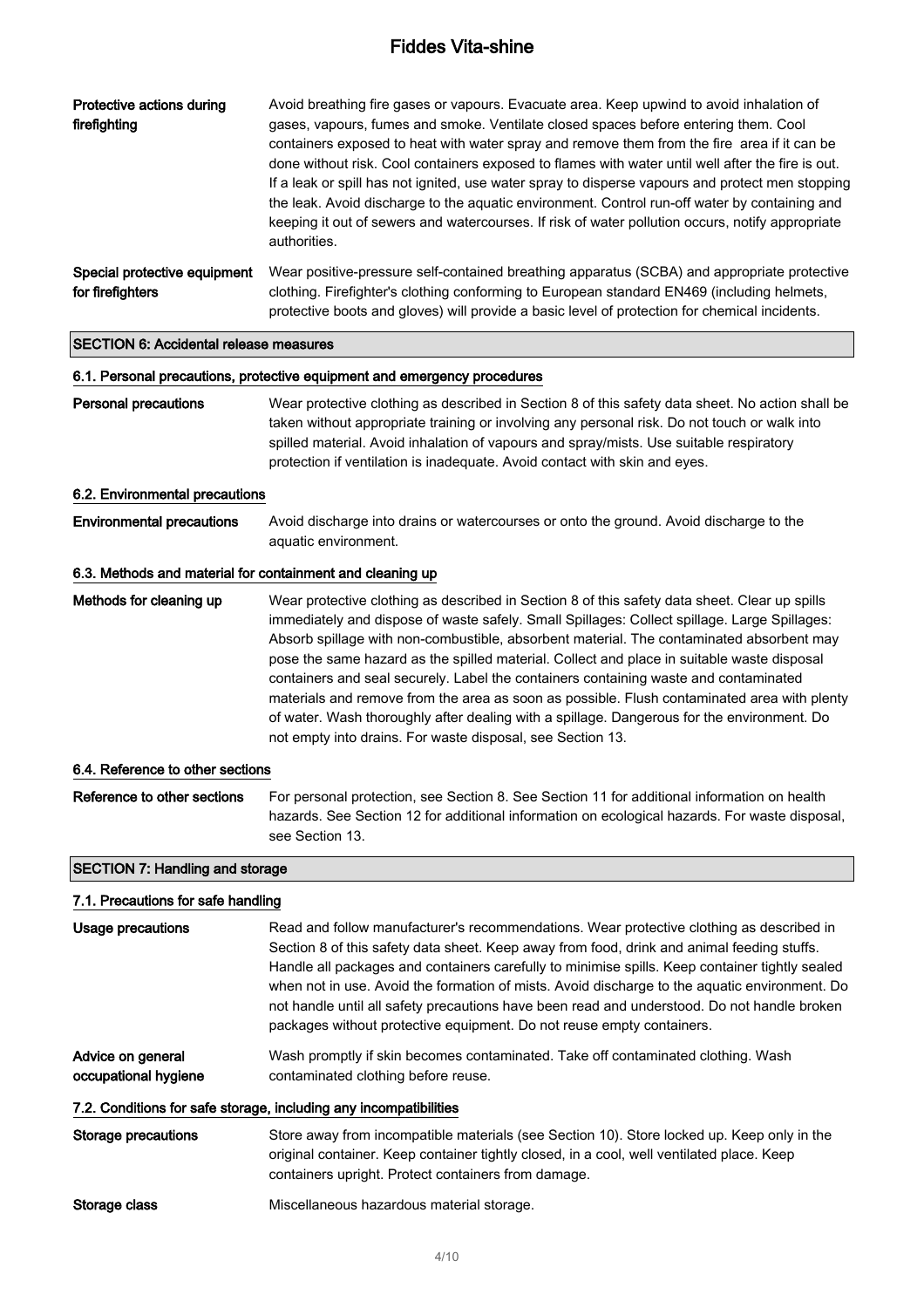#### 7.3. Specific end use(s)

Specific end use(s) The identified uses for this product are detailed in Section 1.2.

#### SECTION 8: Exposure Controls/personal protection

#### 8.1. Control parameters

#### Occupational exposure limits

#### turpentine, oil

Long-term exposure limit (8-hour TWA): WEL 100 ppm 566 mg/m<sup>3</sup> Short-term exposure limit (15-minute): WEL 150 ppm 850 mg/m<sup>3</sup> WEL = Workplace Exposure Limit

#### 8.2. Exposure controls

#### Protective equipment





| Appropriate engineering<br>controls       | Provide adequate general and local exhaust ventilation. Ensure the ventilation system is<br>regularly maintained and tested. Good general ventilation should be adequate to control<br>worker exposure to airborne contaminants. Observe any occupational exposure limits for the<br>product or ingredients.                                                                                                                                                                                                                              |
|-------------------------------------------|-------------------------------------------------------------------------------------------------------------------------------------------------------------------------------------------------------------------------------------------------------------------------------------------------------------------------------------------------------------------------------------------------------------------------------------------------------------------------------------------------------------------------------------------|
| Eye/face protection                       | Wear tight-fitting, chemical splash goggles or face shield. If inhalation hazards exist, a full-<br>face respirator may be required instead.                                                                                                                                                                                                                                                                                                                                                                                              |
| Hand protection                           | Wear protective gloves. The most suitable glove should be chosen in consultation with the<br>glove supplier/manufacturer, who can provide information about the breakthrough time of the<br>glove material. To protect hands from chemicals, gloves should comply with European<br>Standard EN374. Considering the data specified by the glove manufacturer, check during use<br>that the gloves are retaining their protective properties and change them as soon as any<br>deterioration is detected. Frequent changes are recommended. |
| Other skin and body<br>protection         | May cause skin sensitisation or allergic reactions in sensitive individuals. Wear appropriate<br>clothing to prevent repeated or prolonged skin contact.                                                                                                                                                                                                                                                                                                                                                                                  |
| Hygiene measures                          | Wash after use and before eating, smoking and using the toilet. Do not eat, drink or smoke<br>when using this product.                                                                                                                                                                                                                                                                                                                                                                                                                    |
| <b>Respiratory protection</b>             | Ensure all respiratory protective equipment is suitable for its intended use and is 'CE'-marked.<br>Check that the respirator fits tightly and the filter is changed regularly. Gas and combination<br>filter cartridges should comply with European Standard EN14387. Full face mask respirators<br>with replaceable filter cartridges should comply with European Standard EN136. Half mask<br>and quarter mask respirators with replaceable filter cartridges should comply with European<br>Standard EN140.                           |
| <b>Environmental exposure</b><br>controls | Keep container tightly sealed when not in use. Emissions from ventilation or work process<br>equipment should be checked to ensure they comply with the requirements of environmental<br>protection legislation. In some cases, fume scrubbers, filters or engineering modifications to<br>the process equipment will be necessary to reduce emissions to acceptable levels.                                                                                                                                                              |

#### SECTION 9: Physical and Chemical Properties

#### 9.1. Information on basic physical and chemical properties

| Appearance    | Paste.          |
|---------------|-----------------|
| Colour        | Cream.          |
| Odour         | Pungent.        |
| Melting point | $>50^{\circ}$ C |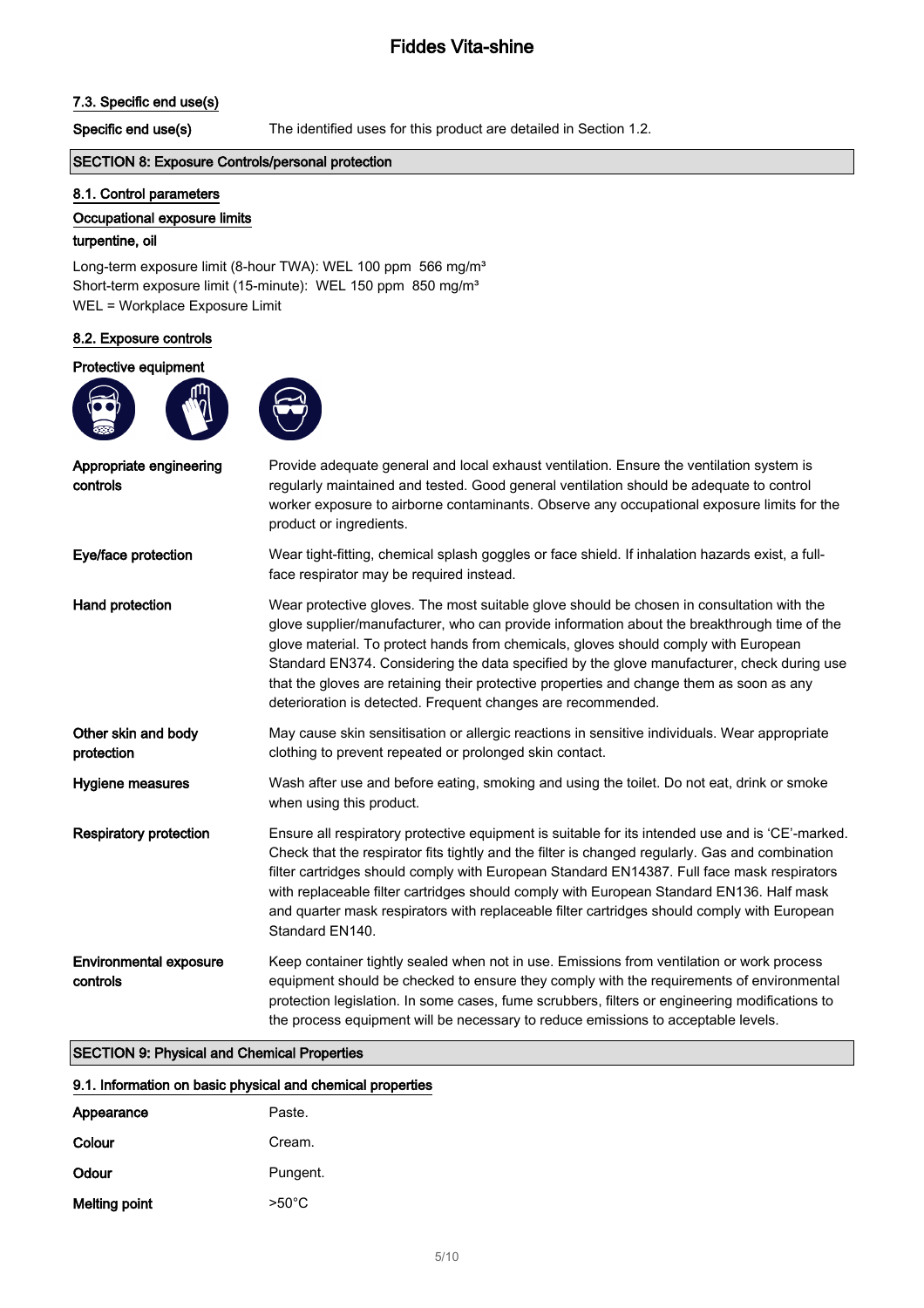| Initial boiling point and range                                     | $>145^{\circ}$ C                                                                                                                                                        |  |
|---------------------------------------------------------------------|-------------------------------------------------------------------------------------------------------------------------------------------------------------------------|--|
| Flash point                                                         | 43°C CC (Closed cup).                                                                                                                                                   |  |
| <b>Evaporation rate</b>                                             | No information available.                                                                                                                                               |  |
| Flammability (solid, gas)                                           | Not available.                                                                                                                                                          |  |
| Solubility(ies)                                                     | Insoluble in water.                                                                                                                                                     |  |
| 9.2. Other information                                              |                                                                                                                                                                         |  |
| <b>SECTION 10: Stability and reactivity</b>                         |                                                                                                                                                                         |  |
| 10.1. Reactivity                                                    |                                                                                                                                                                         |  |
| Reactivity                                                          | See the other subsections of this section for further details.                                                                                                          |  |
| 10.2. Chemical stability                                            |                                                                                                                                                                         |  |
| <b>Stability</b>                                                    | Stable at normal ambient temperatures and when used as recommended. Stable under the<br>prescribed storage conditions.                                                  |  |
| 10.3. Possibility of hazardous reactions                            |                                                                                                                                                                         |  |
| Possibility of hazardous<br>reactions                               | No potentially hazardous reactions known.                                                                                                                               |  |
| 10.4. Conditions to avoid                                           |                                                                                                                                                                         |  |
| <b>Conditions to avoid</b>                                          | There are no known conditions that are likely to result in a hazardous situation.                                                                                       |  |
| 10.5. Incompatible materials                                        |                                                                                                                                                                         |  |
| Materials to avoid                                                  | No specific material or group of materials is likely to react with the product to produce a<br>hazardous situation.                                                     |  |
| 10.6. Hazardous decomposition products                              |                                                                                                                                                                         |  |
|                                                                     |                                                                                                                                                                         |  |
| Hazardous decomposition<br>products                                 | Does not decompose when used and stored as recommended. Thermal decomposition or<br>combustion products may include the following substances: Harmful gases or vapours. |  |
| <b>SECTION 11: Toxicological information</b>                        |                                                                                                                                                                         |  |
| 11.1. Information on toxicological effects                          |                                                                                                                                                                         |  |
| Acute toxicity - oral                                               |                                                                                                                                                                         |  |
| Notes (oral LD <sub>50</sub> )                                      | Based on available data the classification criteria are not met.                                                                                                        |  |
| ATE oral (mg/kg)                                                    | 5,000.0                                                                                                                                                                 |  |
| Acute toxicity - dermal                                             |                                                                                                                                                                         |  |
| Notes (dermal LD <sub>50</sub> )                                    | Based on available data the classification criteria are not met.                                                                                                        |  |
| ATE dermal (mg/kg)                                                  | 11,000.0                                                                                                                                                                |  |
| Acute toxicity - inhalation<br>Notes (inhalation LC <sub>50</sub> ) | Based on available data the classification criteria are not met.                                                                                                        |  |
| ATE inhalation (vapours mg/l)                                       | 110.0                                                                                                                                                                   |  |
| Skin corrosion/irritation                                           |                                                                                                                                                                         |  |
| Animal data                                                         | Irritating.                                                                                                                                                             |  |
| Serious eye damage/irritation<br>Serious eye damage/irritation      | Causes serious eye irritation.                                                                                                                                          |  |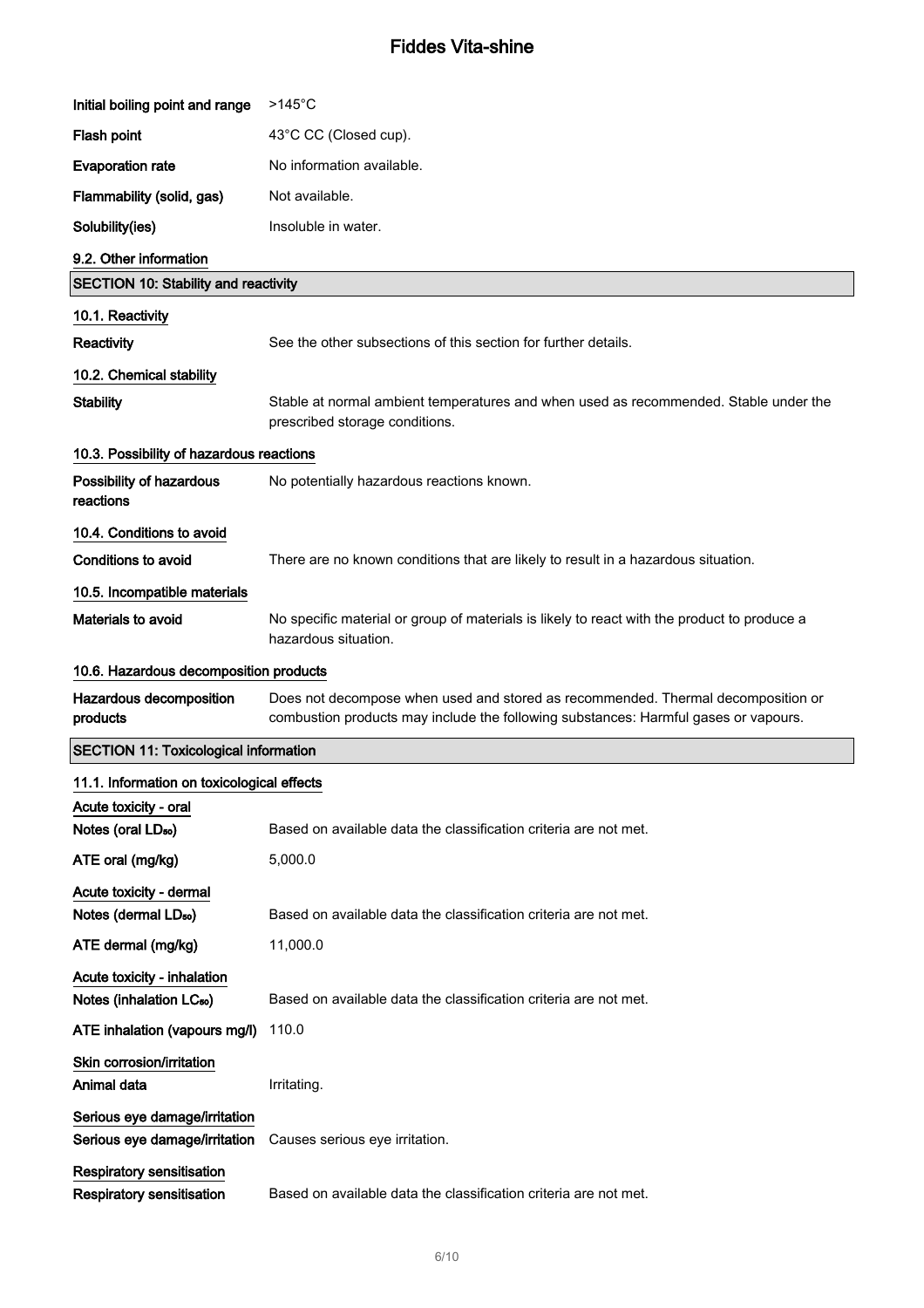| Skin sensitisation<br><b>Skin sensitisation</b>    | May cause skin sensitisation or allergic reactions in sensitive individuals.                                                                                                                                             |
|----------------------------------------------------|--------------------------------------------------------------------------------------------------------------------------------------------------------------------------------------------------------------------------|
|                                                    |                                                                                                                                                                                                                          |
| Germ cell mutagenicity<br>Genotoxicity - in vitro  | Based on available data the classification criteria are not met.                                                                                                                                                         |
| Carcinogenicity                                    |                                                                                                                                                                                                                          |
| Carcinogenicity                                    | Based on available data the classification criteria are not met.                                                                                                                                                         |
| <b>IARC</b> carcinogenicity                        | None of the ingredients are listed or exempt.                                                                                                                                                                            |
| Reproductive toxicity                              |                                                                                                                                                                                                                          |
| Reproductive toxicity - fertility                  | Based on available data the classification criteria are not met.                                                                                                                                                         |
| Reproductive toxicity -<br>development             | Based on available data the classification criteria are not met.                                                                                                                                                         |
| Specific target organ toxicity - single exposure   |                                                                                                                                                                                                                          |
| STOT - single exposure                             | STOT SE 3 - H336 May cause drowsiness or dizziness.                                                                                                                                                                      |
| <b>Target organs</b>                               | Central nervous system                                                                                                                                                                                                   |
| Specific target organ toxicity - repeated exposure |                                                                                                                                                                                                                          |
| STOT - repeated exposure                           | Not classified as a specific target organ toxicant after repeated exposure.                                                                                                                                              |
| <b>Aspiration hazard</b>                           |                                                                                                                                                                                                                          |
| <b>Aspiration hazard</b>                           | Asp. Tox. 1 - H304 May be fatal if swallowed and enters airways. Pneumonia may be the<br>result if vomited material containing solvents reaches the lungs.                                                               |
| <b>General information</b>                         | The severity of the symptoms described will vary dependent on the concentration and the<br>length of exposure.                                                                                                           |
| Inhalation                                         | A single exposure may cause the following adverse effects: Headache. Nausea, vomiting.<br>Central nervous system depression. Drowsiness, dizziness, disorientation, vertigo. Narcotic<br>effect.                         |
| Ingestion                                          | May cause sensitisation or allergic reactions in sensitive individuals. May cause irritation.<br>Aspiration hazard if swallowed. Entry into the lungs following ingestion or vomiting may cause<br>chemical pneumonitis. |
| <b>Skin contact</b>                                | May cause skin sensitisation or allergic reactions in sensitive individuals. Redness. Irritating to<br>skin.                                                                                                             |
| Eye contact                                        | Irritating to eyes.                                                                                                                                                                                                      |
| Route of entry                                     | Ingestion Inhalation Skin and/or eye contact                                                                                                                                                                             |
| <b>Target organs</b>                               | Central nervous system                                                                                                                                                                                                   |
| <b>Medical considerations</b>                      | Skin disorders and allergies.                                                                                                                                                                                            |
| <b>SECTION 12: Ecological Information</b>          |                                                                                                                                                                                                                          |
|                                                    |                                                                                                                                                                                                                          |
| 12.1. Toxicity<br><b>Toxicity</b>                  | Aquatic Chronic 3 - H412 Harmful to aquatic life with long lasting effects.                                                                                                                                              |
|                                                    |                                                                                                                                                                                                                          |
| 12.2. Persistence and degradability                |                                                                                                                                                                                                                          |

Persistence and degradability The degradability of the product is not known.

### 12.3. Bioaccumulative potential

Bioaccumulative potential No data available on bioaccumulation.

12.4. Mobility in soil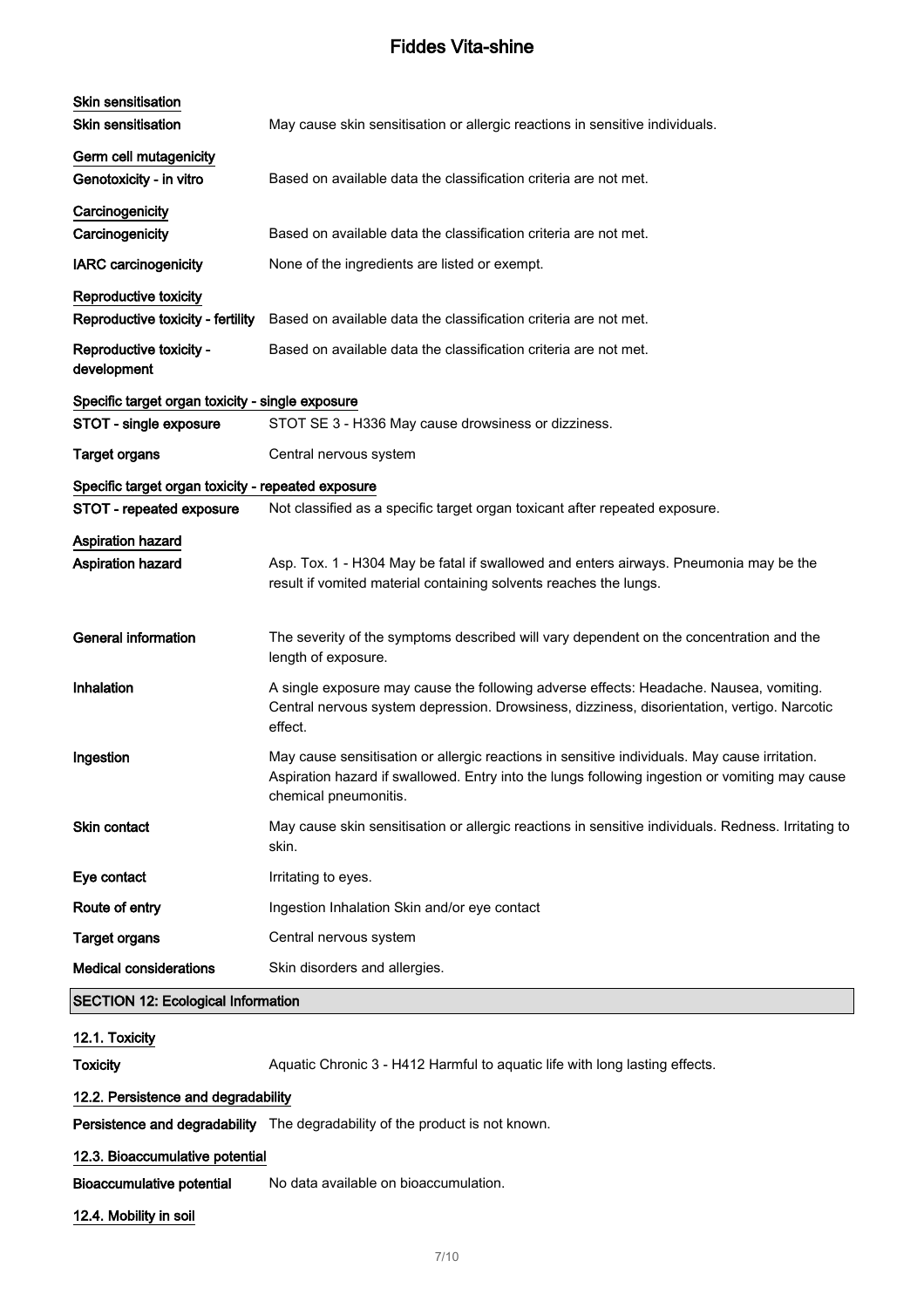| <b>Mobility</b>                                    | No data available.                                                                                                                                                                                                                                                                                                                                                                                                                                                                                                        |
|----------------------------------------------------|---------------------------------------------------------------------------------------------------------------------------------------------------------------------------------------------------------------------------------------------------------------------------------------------------------------------------------------------------------------------------------------------------------------------------------------------------------------------------------------------------------------------------|
| 12.5. Results of PBT and vPvB assessment           |                                                                                                                                                                                                                                                                                                                                                                                                                                                                                                                           |
| 12.6. Other adverse effects                        |                                                                                                                                                                                                                                                                                                                                                                                                                                                                                                                           |
| Other adverse effects                              | None known.                                                                                                                                                                                                                                                                                                                                                                                                                                                                                                               |
| <b>SECTION 13: Disposal considerations</b>         |                                                                                                                                                                                                                                                                                                                                                                                                                                                                                                                           |
| 13.1. Waste treatment methods                      |                                                                                                                                                                                                                                                                                                                                                                                                                                                                                                                           |
| General information                                | The generation of waste should be minimised or avoided wherever possible. Reuse or recycle<br>products wherever possible. This material and its container must be disposed of in a safe<br>way. When handling waste, the safety precautions applying to handling of the product should<br>be considered. Care should be taken when handling emptied containers that have not been<br>thoroughly cleaned or rinsed out. Empty containers or liners may retain some product<br>residues and hence be potentially hazardous. |
| <b>Disposal methods</b>                            | Do not empty into drains. Dispose of surplus products and those that cannot be recycled via a<br>licensed waste disposal contractor. Waste, residues, empty containers, discarded work<br>clothes and contaminated cleaning materials should be collected in designated containers,<br>labelled with their contents. Incineration or landfill should only be considered when recycling is<br>not feasible.                                                                                                                |
| <b>SECTION 14: Transport information</b>           |                                                                                                                                                                                                                                                                                                                                                                                                                                                                                                                           |
| General                                            | For limited quantity packaging/limited load information, consult the relevant modal<br>documentation using the data shown in this section.                                                                                                                                                                                                                                                                                                                                                                                |
| 14.1. UN number                                    |                                                                                                                                                                                                                                                                                                                                                                                                                                                                                                                           |
| UN No. (ADR/RID)                                   | 1263                                                                                                                                                                                                                                                                                                                                                                                                                                                                                                                      |
| UN No. (IMDG)                                      | 1263                                                                                                                                                                                                                                                                                                                                                                                                                                                                                                                      |
| UN No. (ICAO)                                      | 1263                                                                                                                                                                                                                                                                                                                                                                                                                                                                                                                      |
| UN No. (ADN)                                       | 1263                                                                                                                                                                                                                                                                                                                                                                                                                                                                                                                      |
| 14.2. UN proper shipping name                      |                                                                                                                                                                                                                                                                                                                                                                                                                                                                                                                           |
| Proper shipping name<br>(ADR/RID)                  | PAINT RELATED MATERIAL                                                                                                                                                                                                                                                                                                                                                                                                                                                                                                    |
| Proper shipping name (IMDG) PAINT RELATED MATERIAL |                                                                                                                                                                                                                                                                                                                                                                                                                                                                                                                           |
| Proper shipping name (ICAO) PAINT RELATED MATERIAL |                                                                                                                                                                                                                                                                                                                                                                                                                                                                                                                           |
| Proper shipping name (ADN) PAINT RELATED MATERIAL  |                                                                                                                                                                                                                                                                                                                                                                                                                                                                                                                           |
| 14.3. Transport hazard class(es)                   |                                                                                                                                                                                                                                                                                                                                                                                                                                                                                                                           |
| <b>ADR/RID class</b>                               | 3                                                                                                                                                                                                                                                                                                                                                                                                                                                                                                                         |
| <b>ADR/RID classification code</b>                 | F1                                                                                                                                                                                                                                                                                                                                                                                                                                                                                                                        |
| <b>ADR/RID label</b>                               | 3                                                                                                                                                                                                                                                                                                                                                                                                                                                                                                                         |
| <b>IMDG class</b>                                  | 3                                                                                                                                                                                                                                                                                                                                                                                                                                                                                                                         |
| ICAO class/division                                | 3                                                                                                                                                                                                                                                                                                                                                                                                                                                                                                                         |
| <b>ADN class</b>                                   | 3                                                                                                                                                                                                                                                                                                                                                                                                                                                                                                                         |
| <b>Transport labels</b>                            |                                                                                                                                                                                                                                                                                                                                                                                                                                                                                                                           |
| ♨                                                  |                                                                                                                                                                                                                                                                                                                                                                                                                                                                                                                           |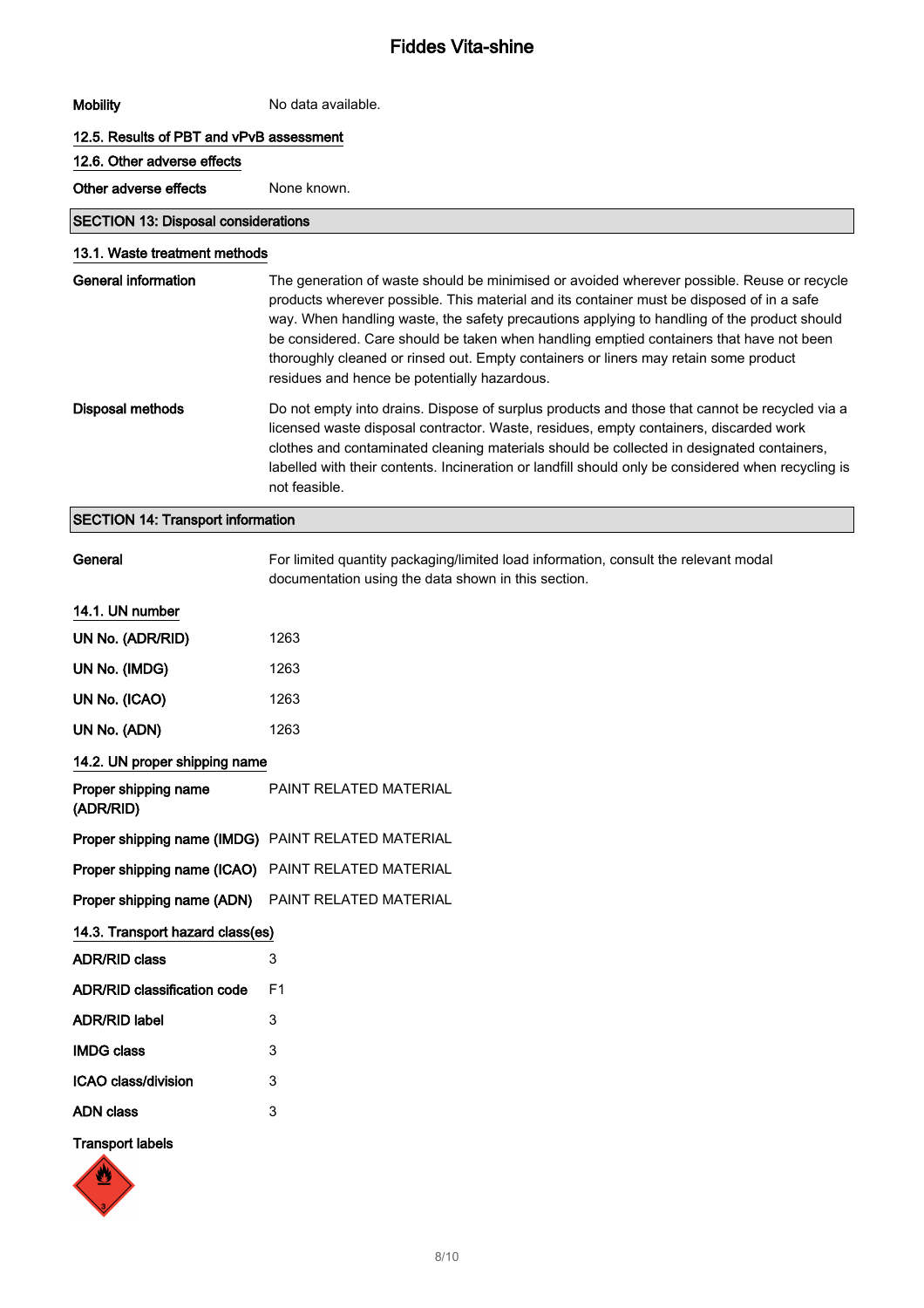### 14.4. Packing group

| <b>ADR/RID packing group</b> | Ш |
|------------------------------|---|
| <b>IMDG packing group</b>    | Ш |
| ADN packing group            | ш |
| ICAO packing group           | ш |

#### 14.5. Environmental hazards

Environmentally hazardous substance/marine pollutant No.

### 14.6. Special precautions for user

Always transport in closed containers that are upright and secure. Ensure that persons transporting the product know what to do in the event of an accident or spillage.

| EmS                                              | $F-E$ , S-E |
|--------------------------------------------------|-------------|
| ADR transport category                           | 3           |
| <b>Emergency Action Code</b>                     | $\cdot$ 3Y  |
| <b>Hazard Identification Number</b><br>(ADR/RID) | 30          |
| Tunnel restriction code                          | (D/E)       |

#### 14.7. Transport in bulk according to Annex II of MARPOL and the IBC Code

Transport in bulk according to Not applicable. Annex II of MARPOL 73/78 and the IBC Code

### SECTION 15: Regulatory information

| National regulations | Health and Safety at Work etc. Act 1974 (as amended).                                                |
|----------------------|------------------------------------------------------------------------------------------------------|
|                      | The Carriage of Dangerous Goods and Use of Transportable Pressure Equipment                          |
|                      | Regulations 2009 (SI 2009 No. 1348) (as amended) ["CDG 2009"].                                       |
|                      | EH40/2005 Workplace exposure limits.                                                                 |
| EU legislation       | Regulation (EC) No 1907/2006 of the European Parliament and of the Council of 18                     |
|                      | December 2006 concerning the Registration, Evaluation, Authorisation and Restriction of              |
|                      | Chemicals (REACH) (as amended).                                                                      |
|                      | Commission Regulation (EU) No 2015/830 of 28 May 2015.                                               |
|                      | Regulation (EC) No 1272/2008 of the European Parliament and of the Council of 16                     |
|                      | December 2008 on classification, labelling and packaging of substances and mixtures (as<br>amended). |

#### 15.2. Chemical safety assessment

No chemical safety assessment has been carried out.

#### Inventories

#### EU - EINECS/ELINCS

None of the ingredients are listed or exempt.

#### SECTION 16: Other information